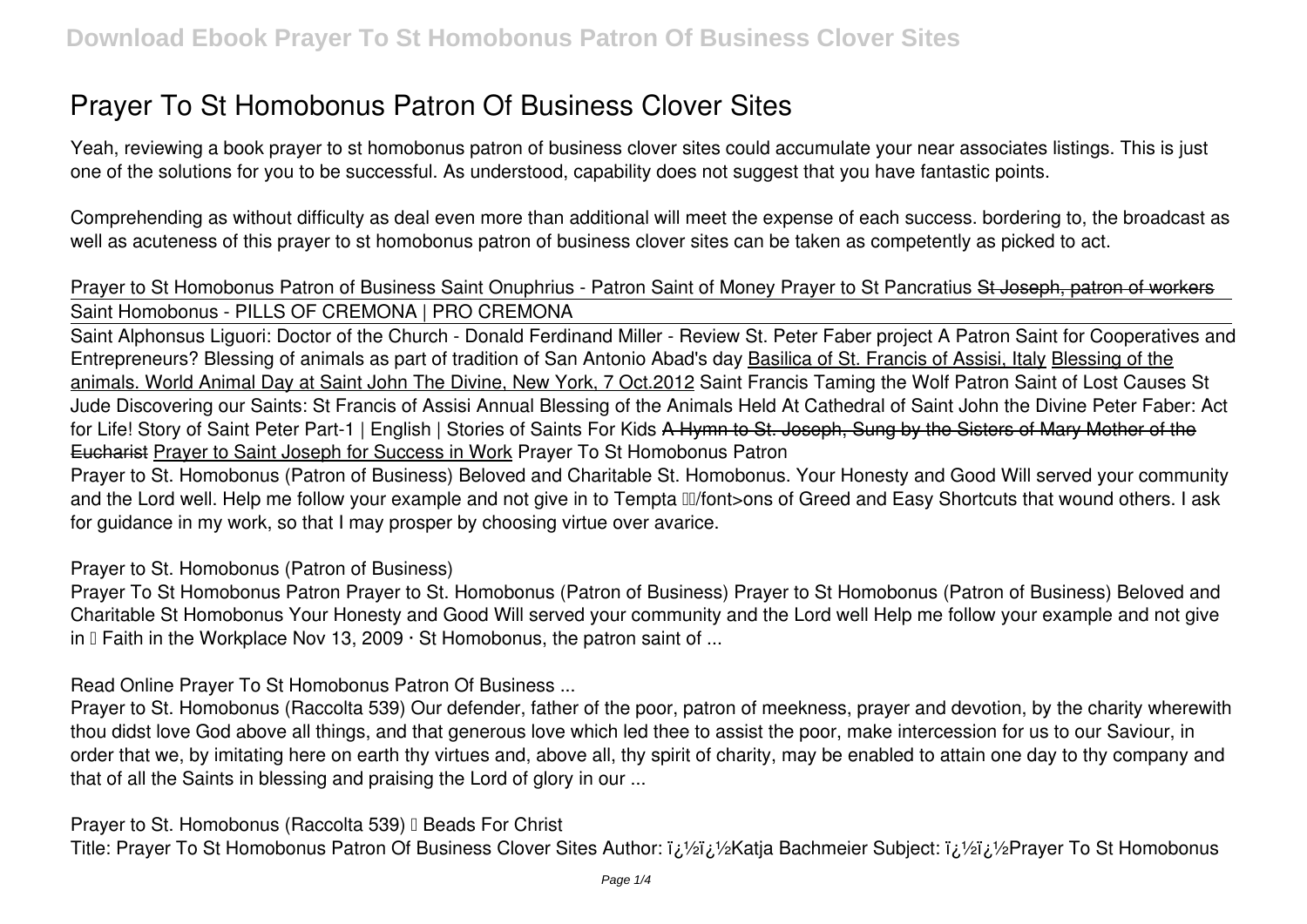#### Patron Of Business Clover Sites

#### *Prayer To St Homobonus Patron Of Business Clover Sites*

PRAYER: O Lord, You inspired St Homobonus with such zeal for his profession as a tailor, grant that he may guard us that we may not desire riches and, as Scripture tells us, it will not be easy for a rich man to enter heaven, harder than for a camel to pass through the eye of a needle which was part of his vocation as a tailor: but that we may always be content with the bare necessities of life and not desire the love of money.

# *PRAYER TO ST HOMOBONUS NOT TO GET ATTACHED TO MONEY ...*

When things get tough at work, as they inevitably do, say a quick prayer to Saint Homobonus and ask for the strength, wisdom, courage and self-control to carry on! Saint Homobonus  $\Box$  Pray for us! Prayer to St. Homobonus  $\Box$  Beloved and Charitable St. Homobonus Your Honesty and Good Will served your community and the Lord well.

*St. Homobonus (Homa'bun-us) is the patron saint of ...*

Search Catholic Online for Catholic news, entertainment, information, media, saints, Bible, and prayers. Catholic Online has many special features to help you find the information you are looking for.

*Results for 'saint homobonus' in Prayers - Search Catholic ...*

Confessor and a patron of tailors and cloth workers. He was born in Cremona, Italy, where he became a merchant. Married, he was a model of virtue beloved by all. Homobonus died on November 13 while attending Mass at St. Giles Church in Cremona. His fellow citizens petitioned the Holy See for his canonization, which was performed in 1199.

#### *St. Homobonus - Saints & Angels - Catholic Online*

Prayer To St Homobonus Patron Of Business Clover Sites to begin getting this info. acquire the prayer to st homobonus patron of business clover sites member that we manage to pay for here and check out the link. You could purchase guide prayer to st homobonus patron of business clover sites or acquire it as soon as feasible. You could quickly ...

### *Prayer To St Homobonus Patron Of Business Clover Sites*

Read Book Prayer To St Homobonus Patron Of Business Clover Sites led thee to assist the poor, make intercession for us to our Saviour, in order that we, by imitating here on earth thy virtues and, above all... Prayer to St. Homobonus (Raccolta 539) I Beads For Christ PRAYER: O Lord, You inspired St Homobonus with such zeal for his profession as a tailor, Page 8/27

*Prayer To St Homobonus Patron Of Business Clover Sites* Coronavirus > St. Homobonus Prayer Card(PATRON SAINT OF BUSINESS OWNERS-FOR THOSE HURTING DUE TO COVID-19)) St.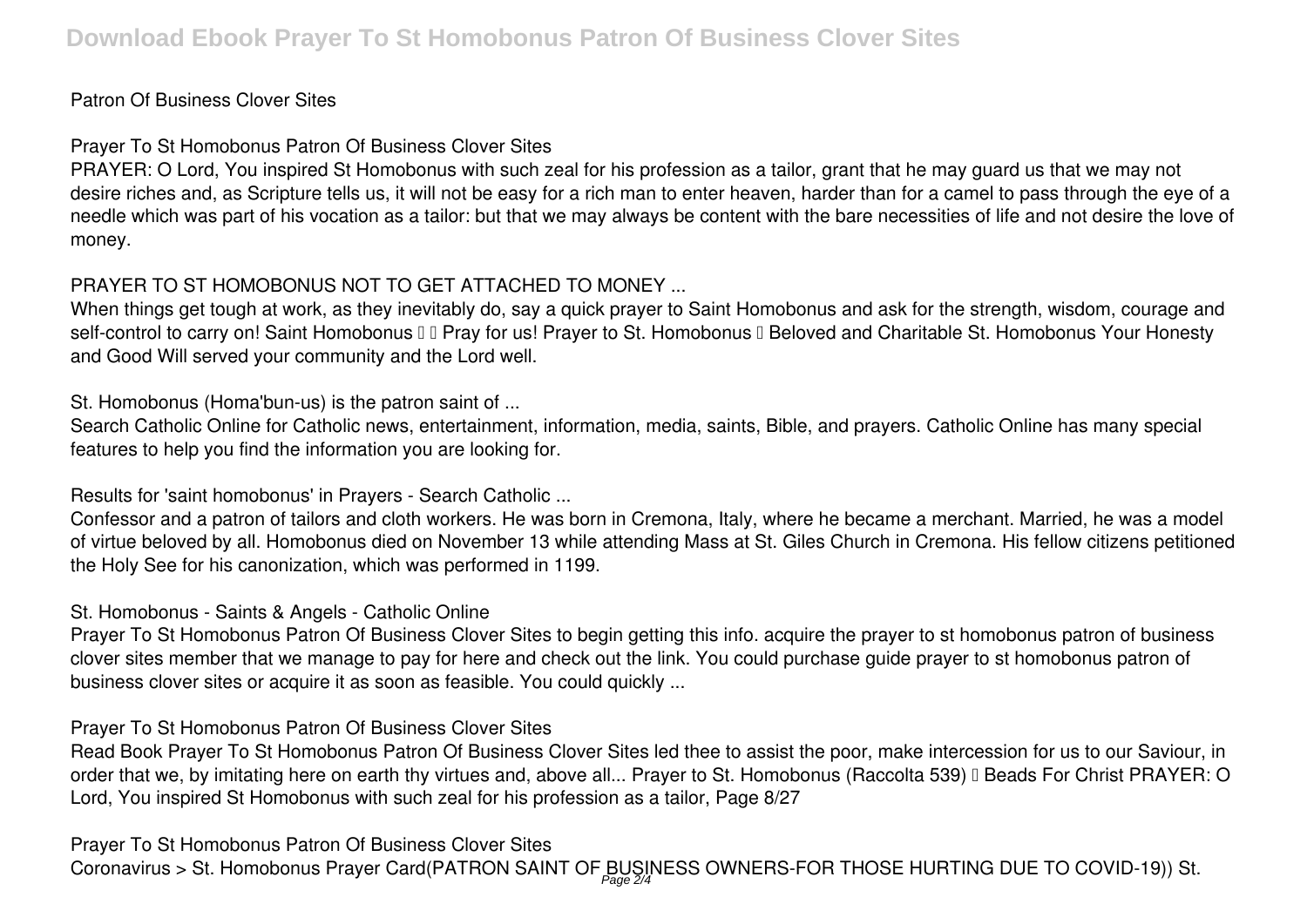Homobonus Prayer Card(PATRON SAINT OF BUSINESS OWNERS-FOR THOSE HURTING DUE TO COVID-19)) View Cart (0) | Checkout. The product you selected is currently unavailable. View Images. Price: \$0.25: Sale Price: No Price: Availability: in ...

# *St. Homobonus Prayer Card(PATRON SAINT OF BUSINESS OWNERS ...*

Again we see St. Homobonus<sup>'</sup> commitment to daily prayer and to the sacraments. But we also see how he lived out the Faith in his life by welcoming others, treating his neighbors with generosity, and empowering them when they struggled financially, physically, or emotionally,

#### *St. Homobonus - Saint John Institute*

This prayer to saint Dymphna, printed below, succinctly identifies her as the well-known patron saint of those with mental or nervous disorders or mental illness. Good Saint Dymphna, great wonder-worker in every affliction of mind and body, I humbly implore your powerful intercession with Jesus through Mary, the Health of the Sick, in my present need.

# *A Prayer to St. Dymphna: For Mental or Emotional Disorders*

St. Homobonus is a prime example, born in the 12th century to a wealthy merchant family in Italy. Throughout his whole life Homobonus would never make a business decision that would endanger his soul.

*St. Homobonus is the patron saint of business owners and ...*

St. Homobonus Prayer Card. View Cart (0) | Checkout. The product you selected is currently unavailable. View Images. Price: \$0.25: Sale Price: No Price: Availability: in stock: Prod. Code: PC-774: Card measures 3.5x2 inches - convenient wallet size. Printed in gorgeous full color on our super thick card stock.

### *St. Homobonus Prayer Card*

To search for a particular holy card on our site try the search box below: catholic online shopping, religious, religious jewelry, medals, pendants, saints, patron saints, prayer cards, holy card. Homobonus died on November 13 while attending Mass at St. Giles Church in Cremona. .ig-b-:hover { background-position: 0 -60px; } .ig-b-:active { background-position: 0 -120px; }

#### *saint homobonus prayer card - yocisco.com*

Homobonus (Homalbun-us) is the patron saint of business owners. Prayer to St. Homobonus (Patron of Business) Beloved and Charitable St. Homobonus Your Honesty and Good Will served your community and the Lord well.

# *saint homobonus prayer - Sea Links at Birch Bay*

Saint Homobonus (Italian: Sant'Omobono, German: Sankt Gutmann) is the patron saint of business people, tailors, shoemakers, and clothworkers, as well as of Cremona, Italy.. He was canonized in 1199 at the urgent request of the citizens of Cremona. He died on November 13, 1197 and his feast day is celebrated on November 13. He was a merchant from Cremona, northern Italy.